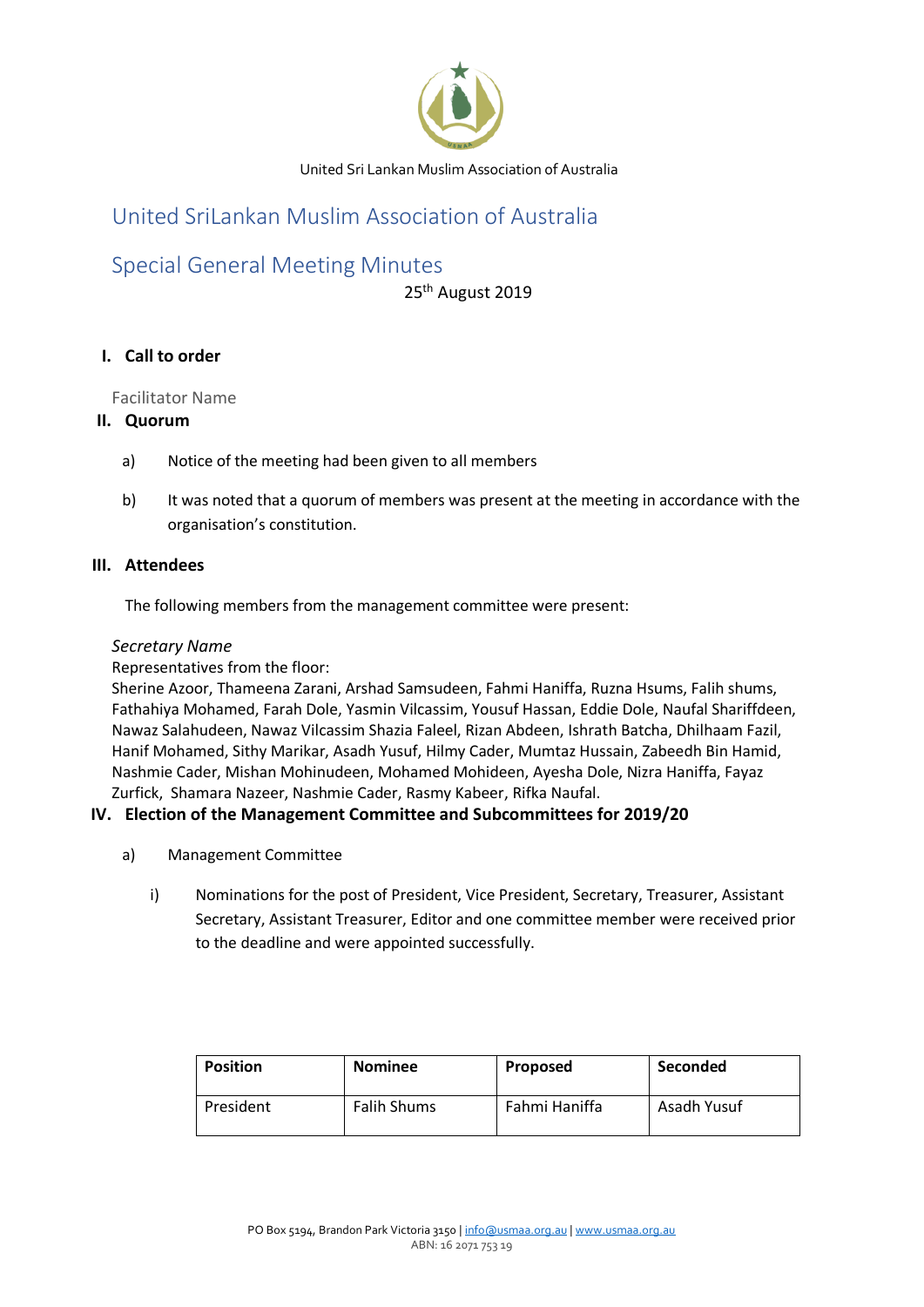

| <b>Vice President</b> | Miqsan               | <b>Yusuf Zarani</b>   | Shahla Vilcassim   |
|-----------------------|----------------------|-----------------------|--------------------|
|                       | Mohinudeen           |                       |                    |
| Secretary             | <b>Ruzna Shums</b>   | Fahmi Haniffa         | Asadh Yusuf        |
| Treasurer             | Faariq Furqan        | Fahmi Haniffa         | Nazeem Yakoob      |
| Asst. Secretary       | Amr Sideek           | <b>Falih Shums</b>    | <b>Ruzna Shums</b> |
| Asst. Treasurer       | Uzmaan Nazeem        | <b>Falih Shums</b>    | <b>Ruzna Shums</b> |
| Editor                | Rizan Abdeen         | <b>Falih Shums</b>    | <b>Ruzna Shums</b> |
| Committee             | <b>Adil Thaha</b>    | <b>Falih Shums</b>    | <b>Ruzna Shums</b> |
| Member                |                      |                       |                    |
| Committee             | Dhilhaam Fazil       | Miqsan                | Naufal Sharrifdeen |
| Member                |                      | Mohinudeen            |                    |
| Committee             | <b>Hanif Mohamed</b> | <b>Dhilhaam Fazil</b> | <b>Eddie Dole</b>  |
| Member                |                      |                       |                    |
| Committee             | Shazia Faleel        | Rizan Abdeen          | Fahmi Haniffa      |
| Member                |                      |                       |                    |

## ii) Janaza Subcommittee was elected as follows

| <b>Position</b> | <b>Nominee</b>              | Proposed          | Seconded             |
|-----------------|-----------------------------|-------------------|----------------------|
| Member          | Mr and Mrs Sam<br>Samsudeen | Eddie Dole        | Fahmi Haniffa        |
| Member          | Eddie Dole                  | Naufal Sharifdeen | Sithy Marikar        |
| Member          | Yousoof Hassan              | Eddie Dole        | Rasmy Kabeer         |
| Member          | Abdul Rahman                | Mohamed<br>Najeeb | Naufal Sharifdeen    |
| Member          | Jauhar Najeeb               | Hanif Mohamed     | Mishal<br>Mohinudeen |
| Member          | Imtiaz Mohamed              | <b>Eddie Dole</b> | Rasmy Kabeer         |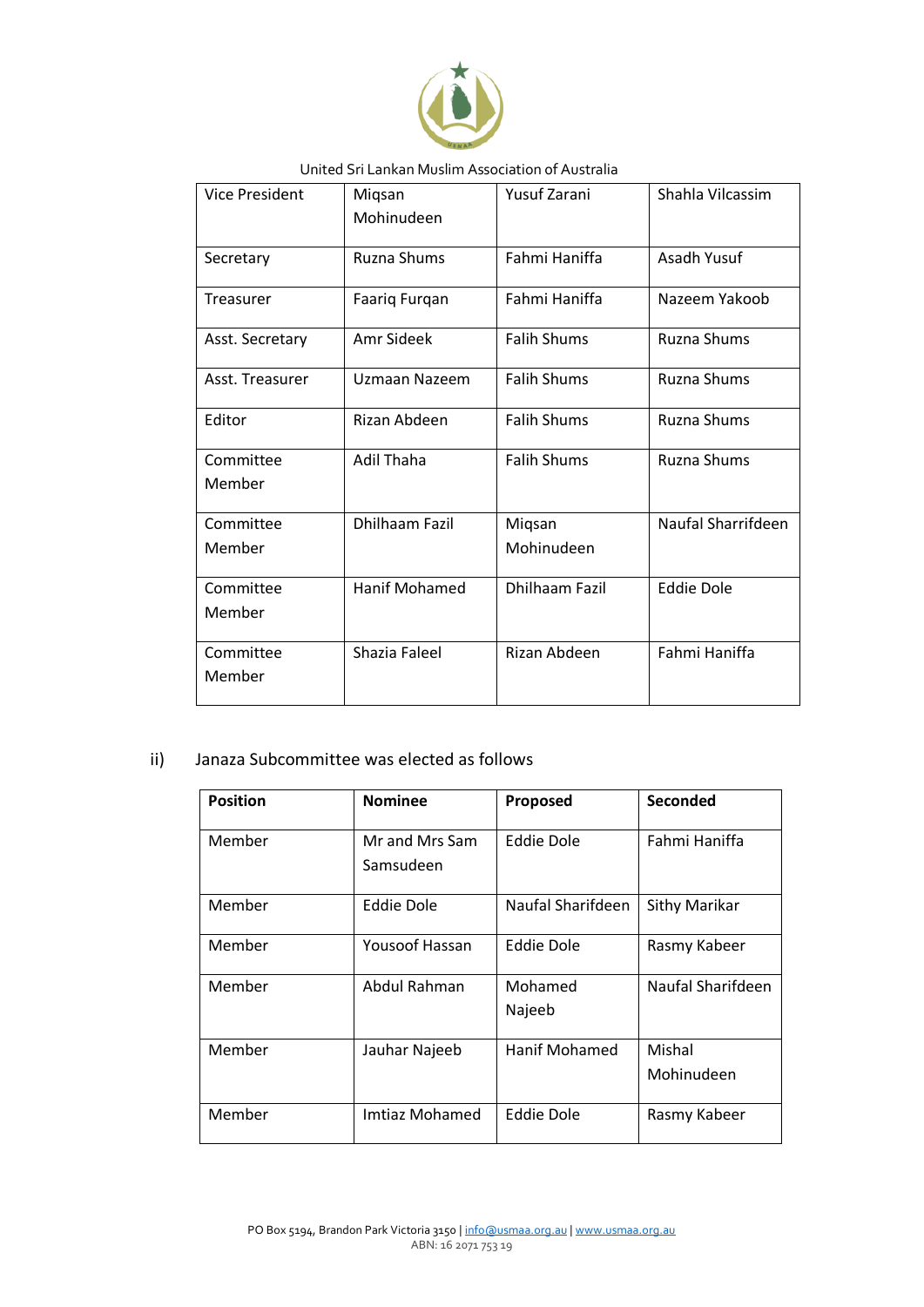

| Member | Nawaz      | Eddie Dole | Areeb Hameed |
|--------|------------|------------|--------------|
|        | Salahudeen |            |              |
|        |            |            |              |

## iii) Education Subcommittee was elected as follows:

| <b>Position</b> | <b>Nominee</b>  | Proposed      | Seconded         |
|-----------------|-----------------|---------------|------------------|
| Member          | Fahmi Haniffa   | Nazeem Yakoob | Shahla Vilcassim |
| Member          | Khadija Haniffa | Fahmi Haniffa | Nazeem Yakoob    |
| Member          | Ziada Tokhi     | Fahmi Haniffa | Asadh Yusuf      |
| Member          | Nazeem Yakoob   | Fahmi Haniffa | Nazeem Yakoob    |

## (1) Remaining positions will be filled by the Management Committee

#### iv) Positive Ageing Subcommittee was elected as follows:

| <b>Position</b> | <b>Nominee</b>    | Proposed             | Seconded             |
|-----------------|-------------------|----------------------|----------------------|
| Member          | Yasmin Vilcassim  | <b>Farah Dole</b>    | Sithy Marikar        |
| Member          | Nizra Haniffa     | Fathahiya<br>Mohamed | Sithy Marikar        |
| Member          | Sithy Marikar     | <b>Yusuf Zarani</b>  | <b>Hanif Mohamed</b> |
| Member          | <b>Farah Dole</b> | <b>Yusuf Zarani</b>  | Shahla Vilcassim     |

v) Youth Subcommittee was elected as follows:

| <b>Position</b> | <b>Nominee</b>      | Proposed           | Seconded    |
|-----------------|---------------------|--------------------|-------------|
| Member          | Raashid<br>Mohideen | <b>Falih Shums</b> | Ruzna Shums |